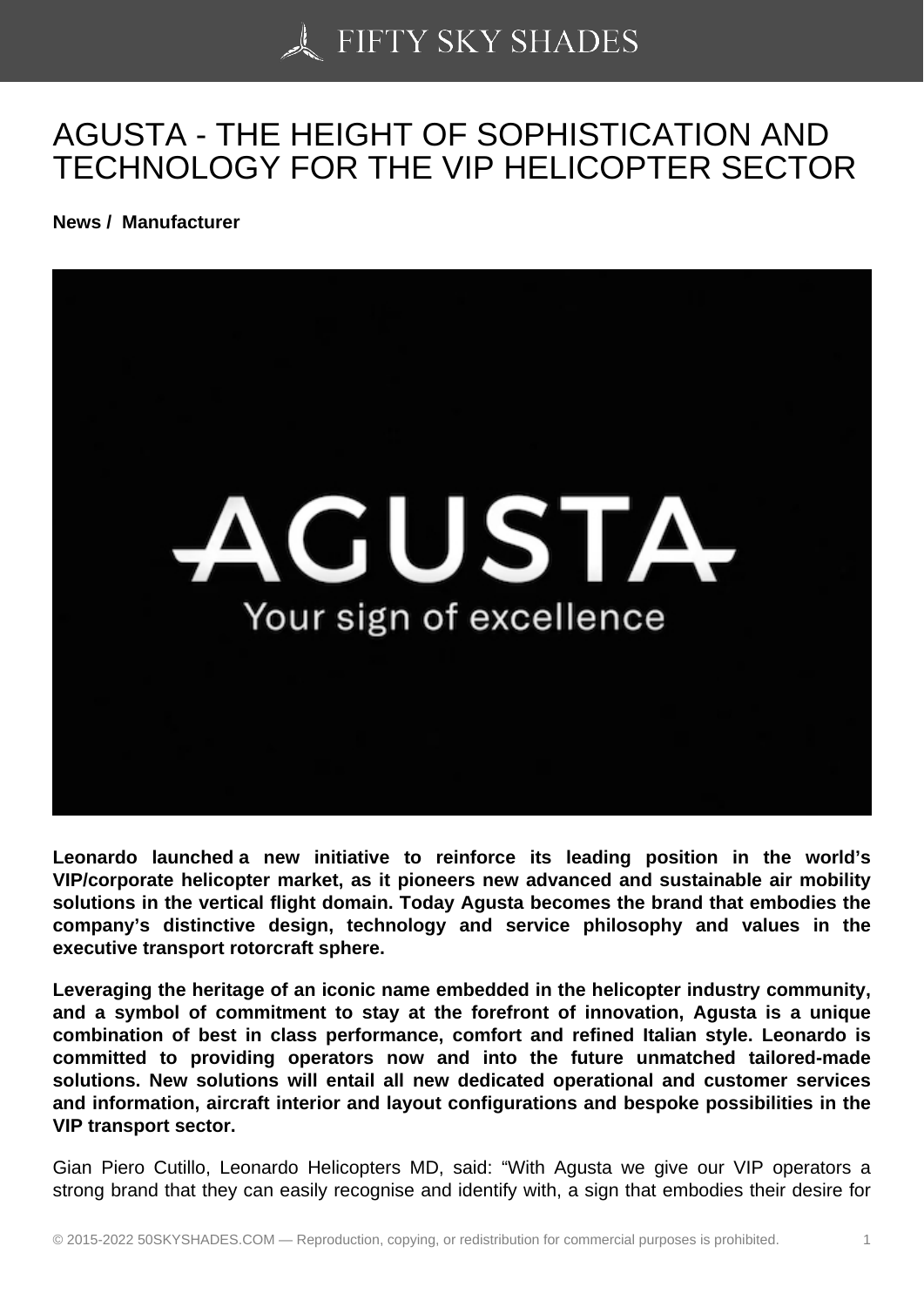excellence and quality with a personal touch and distinction, which includes their flight experience. We want them to be themselves before take-off, during flight and upon arrival at their destination, setting them apart from others. The strength and recognition of the Agusta brand legacy still continues to live on in this particular market segment."

Since the arrival of the popular and iconic A109 fifty years ago, 'speed and elegance' have been clear examples of recurring words from operators to define a helicopter and an experience. The significant growth and evolution of the highly successful range of solutions across all civil and public service applications over the last decades led 'Agusta' to become synonymous with those characteristics of outstanding performance, aerodynamics, advanced technology and high customisation levels. This is particularly true and persistent for passenger transport roles.

The announcement took place at the grand opening of the new rotorcraft terminal by Leonardo and Falcon Aviation Services in Dubai, purposely designated Casa Agusta. The terminal will facilitate the mobility to and from the Expo 2020 site in Dubai. An AW609 TiltRotor and an AW609 full scale VIP/corporate cabin mock-up will be on static display close to Casa Agusta for a limited period. The first appearance of the AW609 TiltRotor in the Middle East with its official presentation in Dubai marks the global commercial launch of the revolutionary multirole aircraft as it gets closer to its civil certification.

The Casa Agusta design is based on a brand new concept, which combines a helipad, showroom and lounge areas in a single city-based heliport. The terminal concept will support the development of a network of point-to-point connections for both urban transfers and connections between cities, while meeting the growing demands for sustainable and modern vertical lift mobility, as well as greater access to urban areas. VIP and charter services users and passengers will be provided with levels of service typically available in larger private airport facilities far from downtown and urban areas. Casa Agusta features a strong environmentally friendly design, which is modular through the use of recyclable materials and, if required, the terminal can be transported. Leading operator Falcon Aviation Services will use the terminal to deliver the best-inclass helicopter transport services.

The experience must provide a sense of Agusta before each take-off and landing, therefore Leonardo has developed an ideal ground base, which will be at the start and end of each journey. A modern, modular, sustainable, refined rotorcraft terminal, which meets the evolving trends in airborne mobility with an adaptable space, and areas to enjoy for business or relaxation. Through the combination of an amazing infrastructure with the revolutionising AW609, which delivers rotorcraft versatility and turboprop-like performance, what Leonardo is doing in Dubai today perfectly epitomises the Company's vision of a not-so-distant future in modern air mobility.

Alessandro Profumo, Leonardo CEO, said: "The aviation industry of the third millennium is rapidly evolving towards new forms of mobility, with the aims of modernity, security, and sustainability. Indeed, our aim is not just to build new bridges for the exchange of goods and services, but, most importantly, to foster the movement of people and new ideas, which are key to economic and cultural growth. Leonardo wants to be a driver of this transformation, leveraging on the capabilities that distinguish us: high-end technologies, professionalism, and people-centric. What we announce and show here today will strongly contribute to support this evolution in mobility."